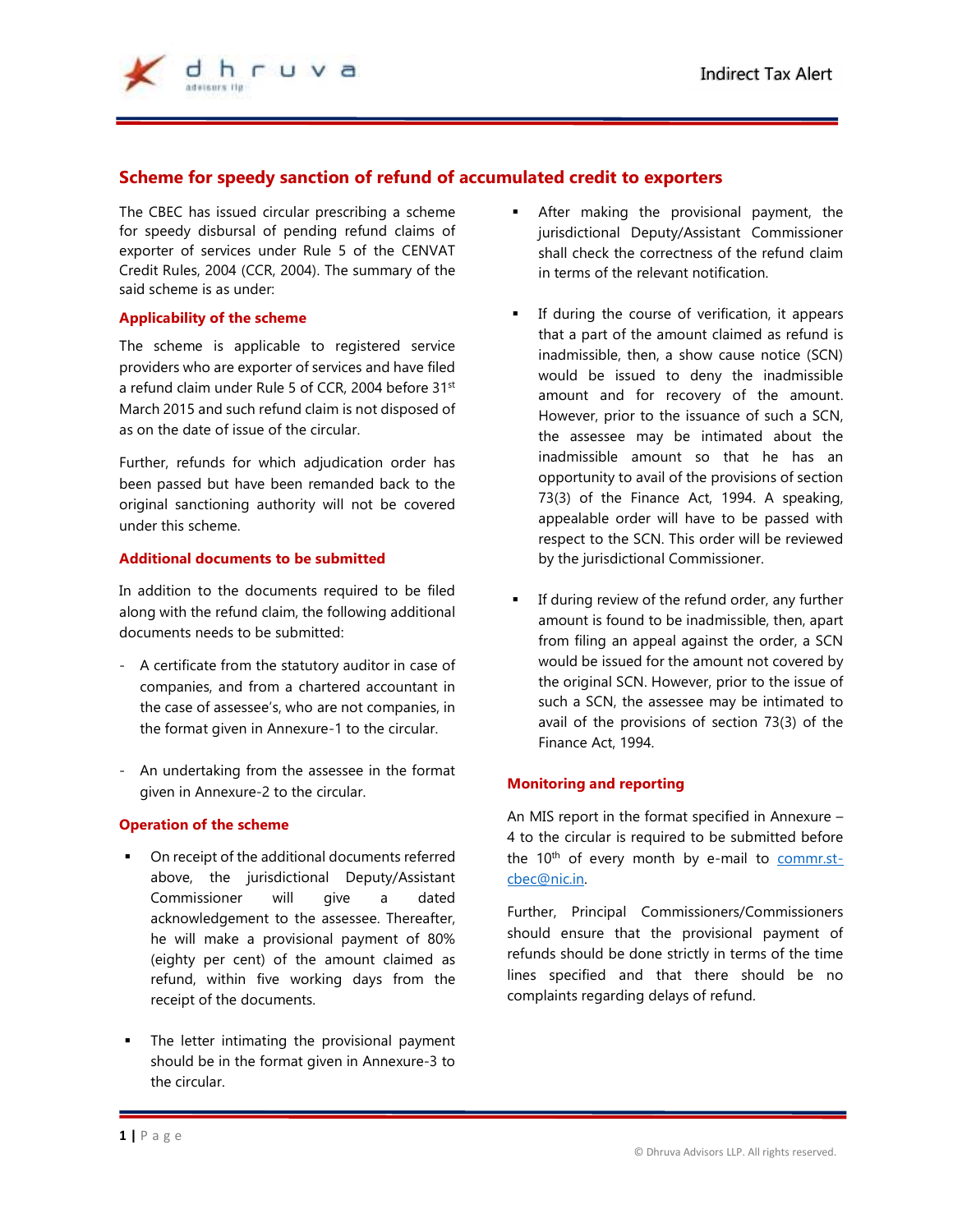

#### **Our Comments**

The aforesaid circular will bring major relief to the exporter of services considering that huge amounts of refunds had remained unpaid and despite various representations and issuance of circulars, the same were being denied on some or the other pretext. This had created cash flow issues for many service providers.

While the aforesaid would resolve the cash flow issues for an exporter of services, it does not obviate the scrutiny that he would have to undergo before the refund claim gets finally approved by the authorities.

In the event the refund finally sanctioned is less than 80%, the balance would be recoverable by issuance of a SCN. The Assessee does have an option to voluntarily pay the service tax under the provisions of Section 73(3) and consequently, no SCN would be issued.

It may be noted that the Department while issuing SCN for recovery of excess refund may not be able to allege fraud, suppression etc. and thereby, invoke extended period of limitation. Hence, the finalization of the refunds may have to be done within the normal time limit of 18 months prescribed from the relevant date in terms of Section 73(6)(iii) of the Finance Act, 1994 i.e. 18 months from the date of grant of refund. This therefore offers some certainty on the outer-limit by which the final refund application might get disposed off.

The circular is silent on whether interest would apply if the refund is found to be sanctioned wrongly. However, in terms of Explanation 1 to Section 73(3), interest would be payable in terms of Section 75 on the erroneous refund amount. In terms of Notification No. 12/2014-S.T. dated 11.07.2014, such interest can go upto 30% depending upon the period of delay in paying back the amounts refunded. Consequently, assessee's

may evaluate paying back the disputed amounts under protest as soon as an SCN is issued.

## **[Circular No. 187/6/2015- Service tax dated 10th November 2015]**

#### **Disclaimer**

The information contained herein is in summary form and is therefore intended for general guidance only. This publication is not intended to address the circumstances of any particular individual or entity. No one should act on such information without appropriate professional advice after a thorough examination of the particular situation. This publication is not a substitute for detailed research and opinion. Before acting on any matters contained herein, reference should be made to subject matter experts and professional judgment needs to be exercised. Dhruva Tax Advisors LLP cannot accept any responsibility for loss occasioned to any person acting or refraining from action as a result of any material in this publication.